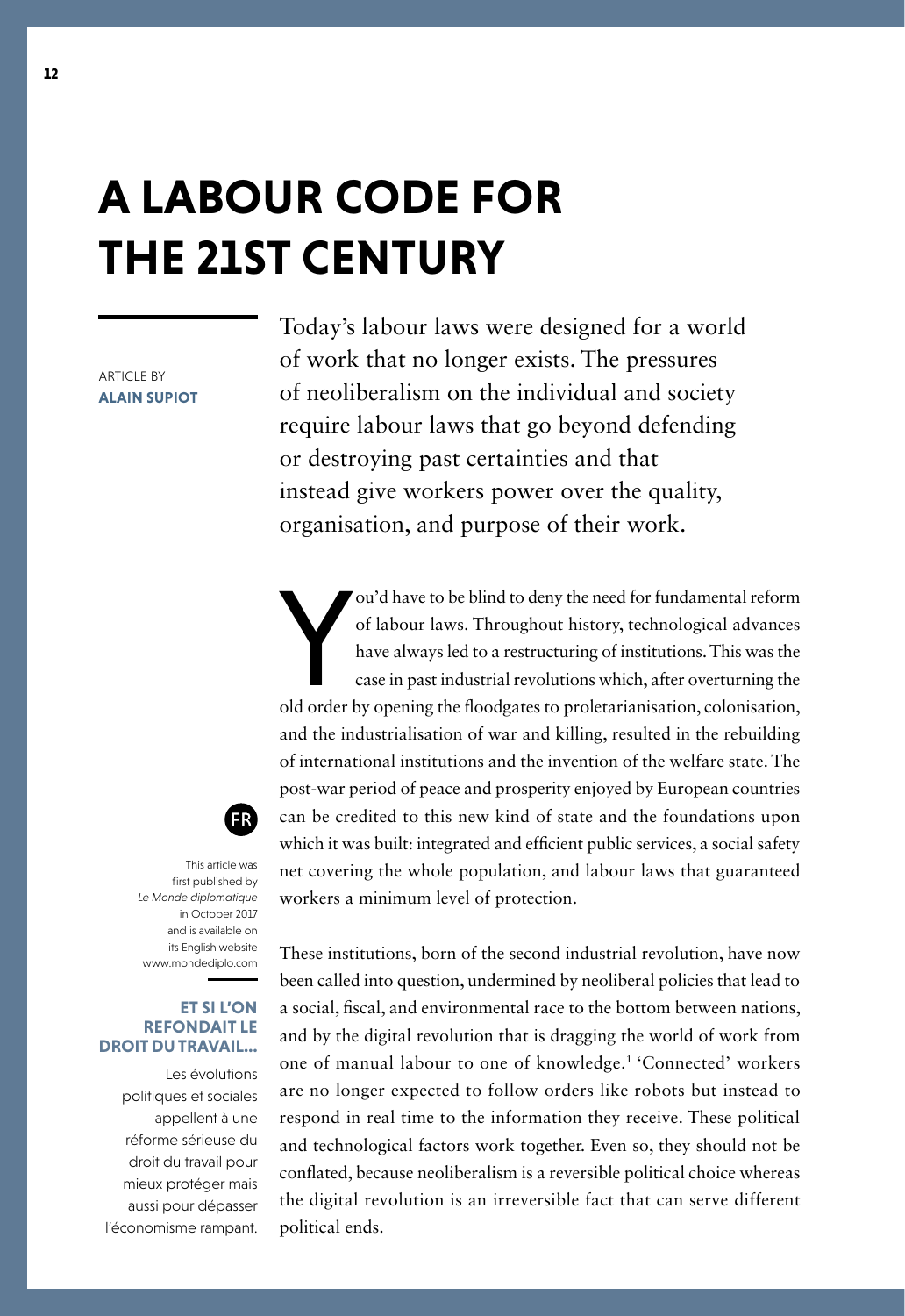Technological change fuelling current debates around automation, the end of work, and 'uberisation' could exacerbate the dehumanisation of work engendered by Taylorism just as easily as it could lead to the adoption of the "humane conditions of labour" stipulated in the constitution of the International Labour Organization (ILO). This constitution sets out to achieve employment in which workers have "the satisfaction of giving the fullest measure of their skill and attainments and make their greatest contribution to the common well-being."2 Such a prospect would be an improvement on the salaried employment model, rather than a return to the 'commodifcation of work'.

### **EMPLOYMENT IN THE 21ST CENTURY: AN EVOLVING BARGAIN**

Until the 1970s, employment involved a bargain: obedience in exchange for security. Employees gave up any sort of autonomy over their work in return for a limit on working hours, collective bargaining, and protection against loss of work. This model, implemented in various legal forms in every industrialised nation, reduced social justice to the quantitative terms of the exchange of labour and physical safety at work, and to trade union freedoms. But work itself – its content and conduct – was excluded from this bargain. In both capitalist

and communist societies, work was considered a question of 'scientific organisation' – or so-called Taylorism. There was no place for autonomy, which remained the privilege of senior executives and the self-employed.

The digital revolution offers a chance for all workers to acquire greater autonomy, yet at the same time it risks subjecting everyone – including the self-employed, executives, and professional classes – to aggravated forms of dehumanised work. This revolution is not limited to the spread of new technologies; it is shifting the centre of gravity of economic power, which lies less in the material ownership of the means of production than in the intellectual ownership of information systems. Today, this power is exercised less in orders to follow than in objectives to meet.

Unlike previous industrial revolutions, it is not physical exertion that new technologies save and surpass, but mental ones, or more precisely, memorisation and calculation capacities that can be deployed to complete any programmable task. They are incredibly powerful, fast, and obedient but also, as computer scientist Gérard Berry says, totally stupid.<sup>3</sup> They allow humans to concentrate on the 'poetic' side of work – that which requires imagination, nuance or creativity, and is therefore not programmable.

- 2 Declaration of Philadelphia (1944).
- 3 Gérard Berry (2008). Pourquoi et comment le monde devient numérique. *Annuaire du Collège de France*.

<sup>1</sup> Michel Volle (2017). Anatomie de l'entreprise. Pathologies et diagnostic. In Pierre Musso (Ed.), *L'Entreprise contre l'État?* Manucius, Paris.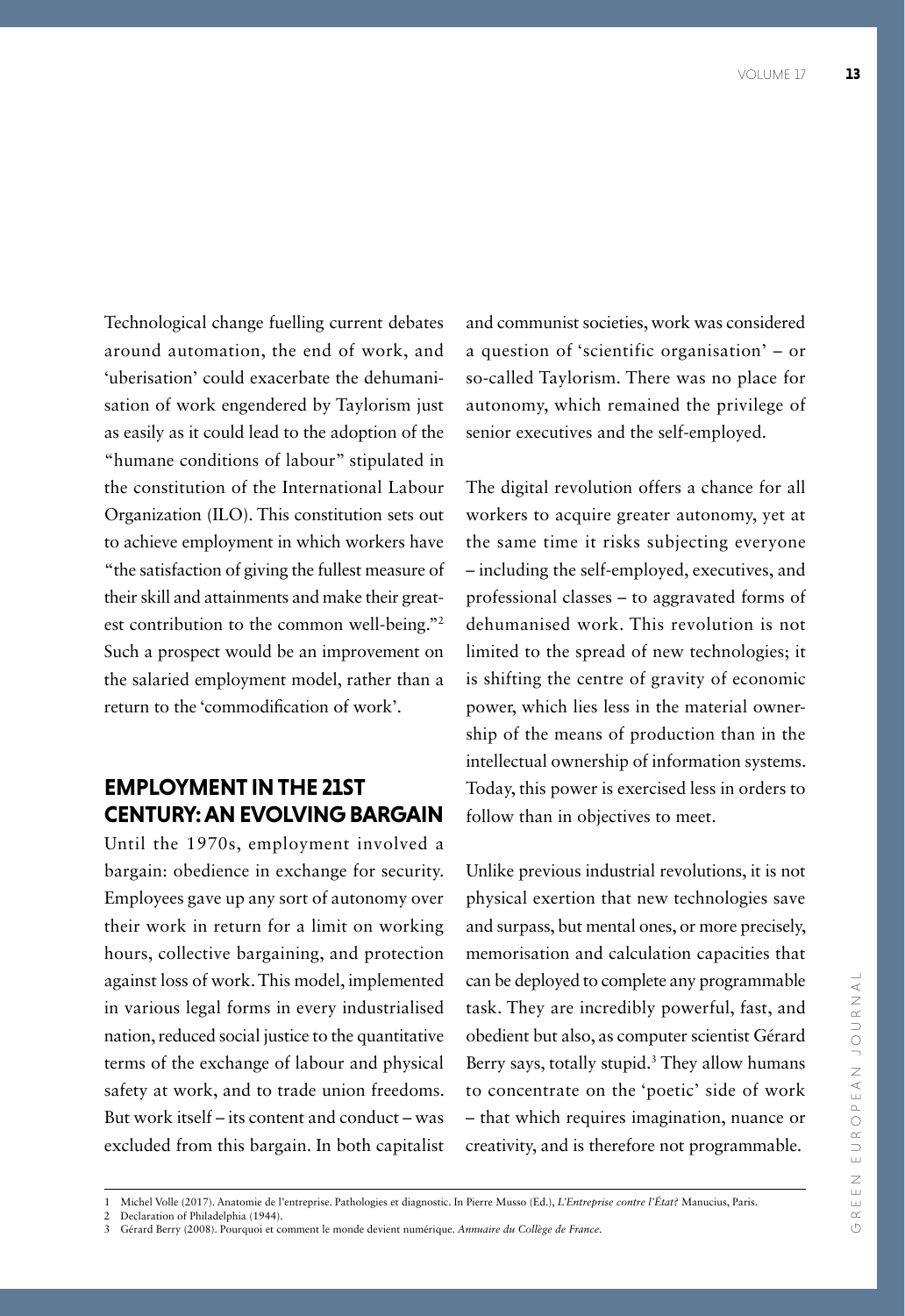The digital revolution will also be a source of new dangers if, rather than placing computers at the service of humans, we organise human work on the model of computer work. Instead of subordination giving way to greater autonomy, work would take the form of rule by numbers, extending to the mind the grip that Taylorism once held over the body.

This quixotic quest to programme human beings cuts them off from the experience of reality; it explains the growth in mental health problems and the rise in exactly the type of number-fddling once seen in planned Soviet economies. Tasked with hitting impossible targets, a worker has little choice: either sink into depression or game the system to satisfy performance indicators that are removed from reality. The cybernetic fantasy underlying governance by numbers chimes perfectly with the neoliberal promise of globalisation, namely the self-regulation of a 'large open society' by the forces of an all-encompassing market. That is why this type of government is spreading, to the detriment of what the Universal Declaration of Human Rights terms rule of law.

It is not, therefore, in the time-worn formulas of neoliberalism that we can hope to fnd the legal tools for taming information technology and civilising its use so that it frees rather than alienates the human mind. These formulas, administered in massive doses over the last 40 years, have helped to shape the world we live in: one of overuse of natural resources, the domination of the economy by fnance, sharply rising inequalities of all kinds, the mass migration of people fleeing war and poverty, the return of religious violence and nationalism, the decline of democracy, and the rise to power of strong men with weak ideas. Common sense would have it that, rather than persevere in error by mechanically applying the 'structural reforms' prescribed by those responsible for this disaster, we should instead learn from these mistakes, particularly in the feld of law.

What is unique to neoliberalism – and sets it apart from classical liberalism – is the way it treats the law in general, and labour law in particular, as a legislative product competing in an international market for regulations where a race to the bottom in social, fiscal, and environmental standards reigns supreme. Rule of law is thus replaced by law 'shopping', subordinating the law to economic calculations rather than vice versa.

## **RE-FRAMING LABOUR LAW: LOOKING BEYOND EMPLOYMENT**

The great simplifers who today rail against labour laws are the very same people who, year after year, do everything they can to make them more complicated and burdensome. Before the ink is dry on the latest law they are already drafting the next. As the government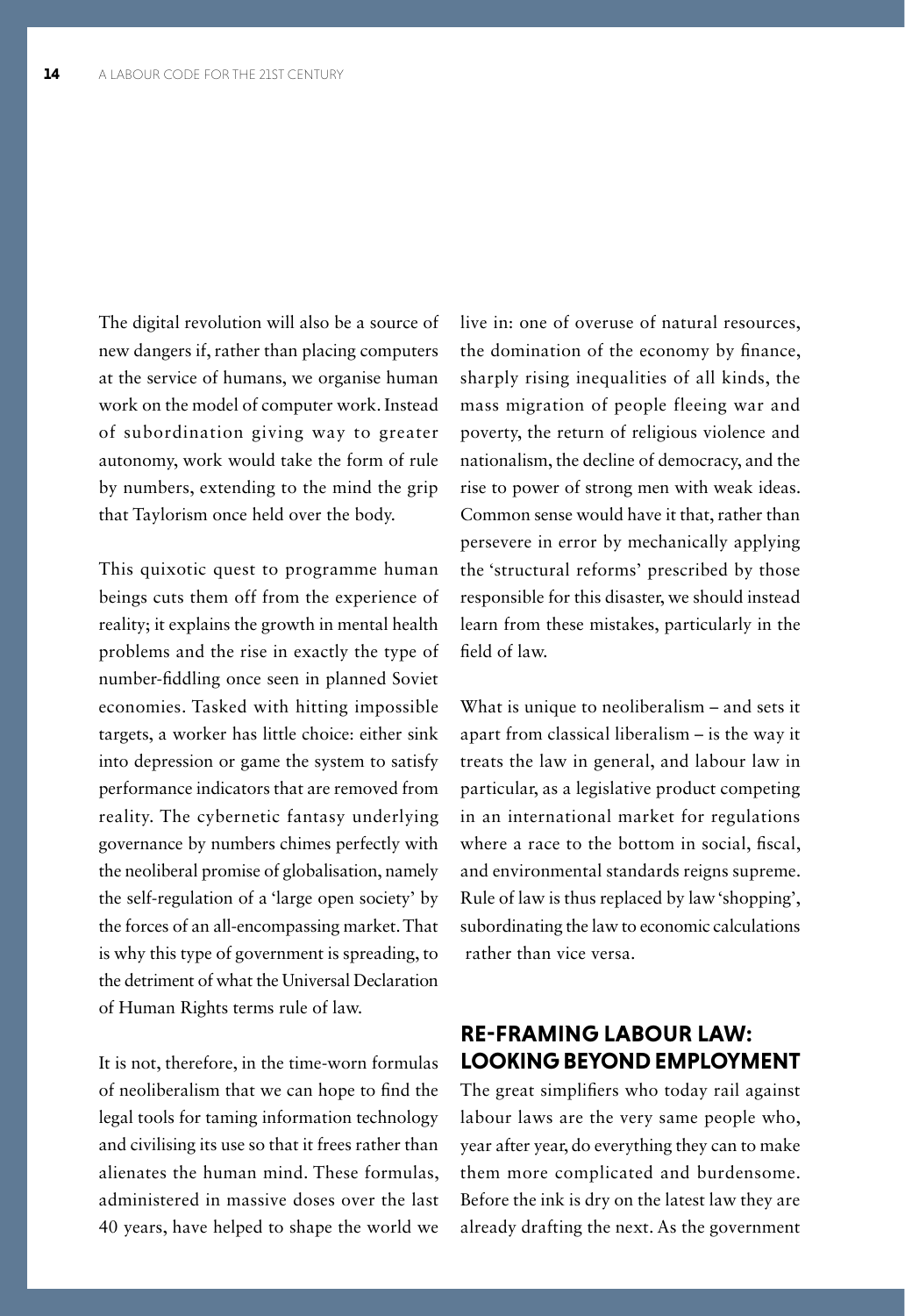can no longer pull any of the major macroeconomic levers (control of currency and borders, the exchange rate, public spending) that affect employment, it yanks ever harder on the only lever it has left: labour laws, which are characterised as an obstacle to employment. Yet no serious research backs up this argument.

Since the requirement for prior authorisation of dismissal was abolished in France in 1986 (something that remains in force in the Netherlands, which has an unemployment rate of 5.1 per cent), the extraordinary promises that accompany each new deregulation of the labour market have never materialised. Indeed, in Europe, unemployment rates remain highest in the southern countries that have championed deregulation.<sup>4</sup> But there has been no review of reforms to company law (for example, allowing share buybacks that permit shareholders to enrich themselves without giving up anything in return, destroying capital and undermining investment), accounting law (like the abandonment of conservatism in favour of 'fair value'<sup>5</sup>), or finance law (such as the existence of private banks that are 'too big to fail' and therefore enjoy an inviolability denied to indebted states). Changes whose negative effects on investment and employment are proven. In current newspeak, limiting compensation for unfair dismissal is described as a 'brave reform', whereas limiting the gains from stock options that an executive may receive through such frings is seen as demagoguery.

Any serious reform of labour laws – the last reform worthy of the name in France was in 1982 – should aim for more economic democracy, otherwise political democracy will only continue to waste away. Ideally, it should give everyone more autonomy and control in their working lives by providing new active safeguards, which allow people to take the initiative and complement the passive safeguards inherited from the



<sup>4</sup> In 2017, the offcial unemployment rate was 11.2 per cent in Italy, 17.2 per cent in Spain, and 21.5 per cent in Greece. Eurostat [une\_rt\_a].

<sup>5</sup> Replacing the old accounting principle of prudence or conservatism, this standard indexes the value of a company's assets against their estimated market price, conjuring up purely hypothetical wealth. See Jacques Richard (November 2005). Une comptabilité sur mesure pour les actionnaires. *Le Monde diplomatique*. bit.ly/2qMw8dT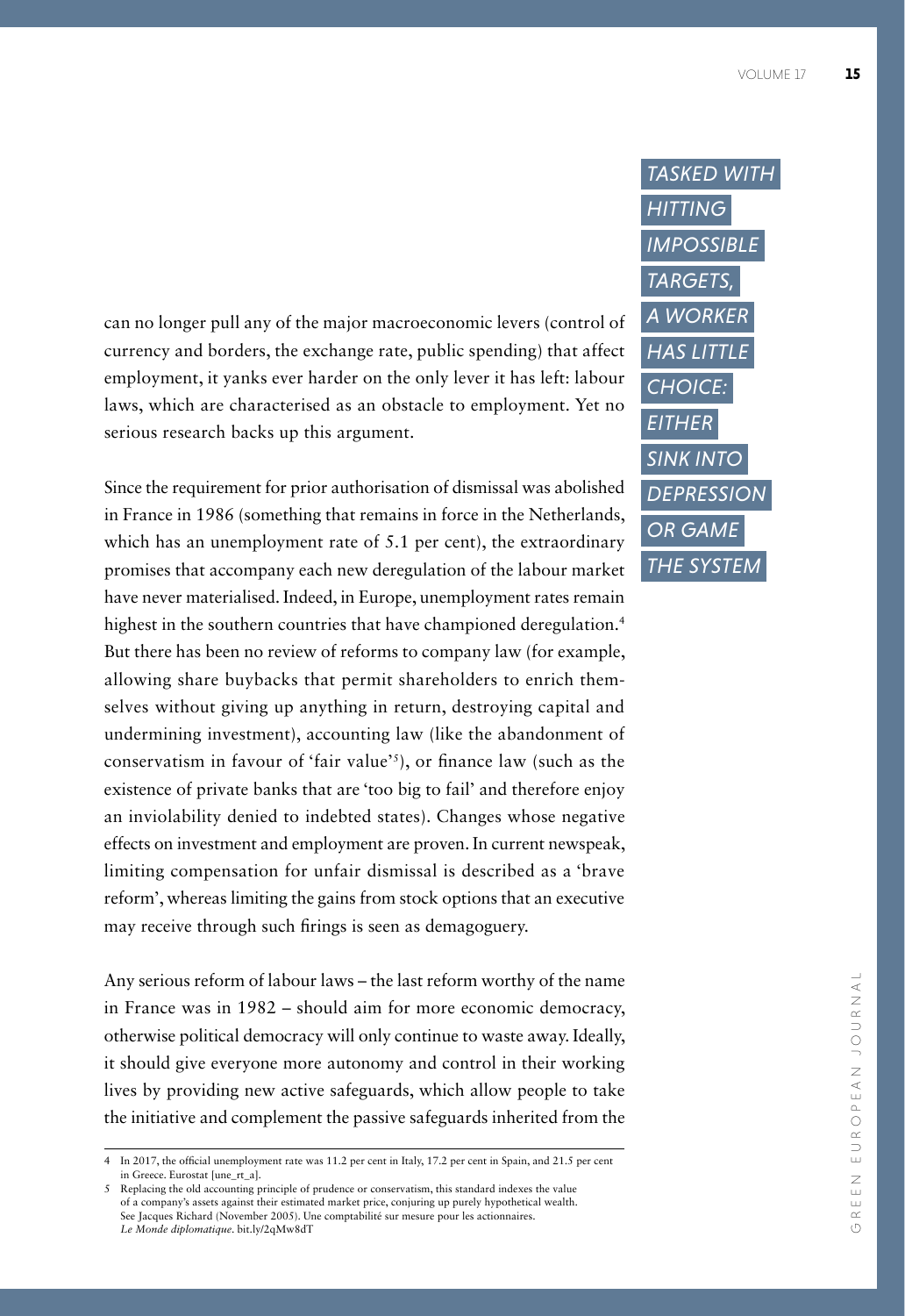

Fordist model. But this cannot be done without taking into account the profound changes in the organisation of companies and work that have occurred since the 1980s.

The first condition for such a reform would be to extend labour law beyond employment to encompass all types of economically dependent work. Today, the digital revolution and the start-up model are resurrecting hopes of empowerment through self-employment and small cooperatives. But in reality, there has been a blurring of the lines between independent self-employment and dependent self-employment, with workers bound by ties of fealty that reduce their autonomy to varying extents. In the same way, the idea that digital platforms that bring together workers and the users of their services will be a boon for self-employment is not borne out by the facts, as shown by class actions fled by Uber drivers, with some success, to force the company to recognise them as employees.

In the face of this change, economic dependence should be the criterion for an employment contract, as recommended by a thought-provoking set of proposals put forward by a group of French academics.<sup>6</sup> Adopting this criterion would simplify labour law while linking the degree of protection enjoyed by workers to their dependence. Management by objectives has seen the return of the old legal structure of 'feudal tenure', in which a tenant would pledge fealty to a landlord in return for the right to work a plot of land. The re-emergence of such ties has been made possible by digital tools that allow owners to control the work of others without giving them orders.

These ties of fealty form the legal framework of the network economy and are found in different guises at every level of work: from chief executives subject to the whims of their shareholders or customers down to salaried employees, of whom fexibility is demanded – they

<sup>6</sup> Emmanuel Dockès (2017). *Proposition de code du travail*. Dalloz, Paris.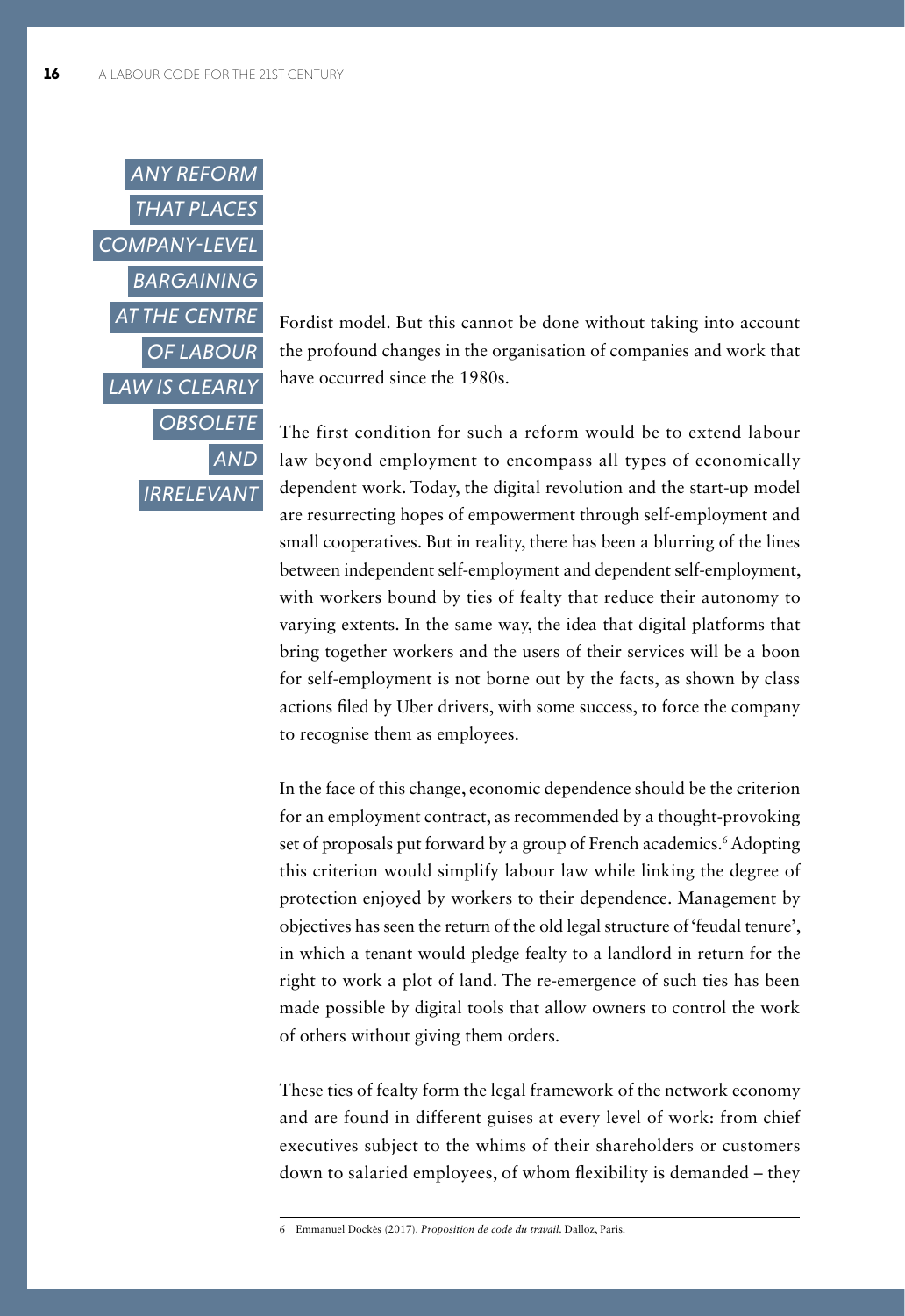have to be responsive and available at all times. Debates around uberisation highlight the need for a legal framework that can keep promises (of autonomy) and mitigate the risks (of exploitation) inherent in these situations of fealty.

#### **ENVISIONING REFORMS**

In this context, any reform that places company-level bargaining at the centre of labour law is clearly obsolete and irrelevant. This may have been appropriate in the United States in 1935, when the National Labor Relations Act was adopted as part of the New Deal, but it does not resolve the problems posed by today's interconnected and transnational organisation of work.

The first question is: which mechanisms allow workers to take back a degree of control over the meaning and content of their work? In France, the right of employees to collective expression, enshrined in the 1982 Auroux laws, started this process, which should be continued by making work design and organisation a matter for collective bargaining and individual awareness. Today, the issue is only addressed negatively, when this organisation leads to suicides or psychosocial disorders. It needs rather be addressed positively and preventively.

It should be possible to conduct collective bargaining at the correct levels, not just at industry or company level. Two of these in particular merit attention: supply-chain and territory levels. Such bargaining would enable the specifc interests of dependent businesses to be taken into account; these may converge with those of their employees in relation to the companies on which they depend. Or it may involve all stakeholders with an interest in a particular region's dynamism. The headto-head dynamic of employer/employee in a company or industry is no longer adequate; it requires the presence of other stakeholders around the negotiating table.

A third area for reform concerns the sharing of responsibilities within networks of companies. These networks allow those who control them to exercise economic power while palming off their responsibilities onto subordinates. It is therefore a matter of linking the responsibility of each member of the network to the degree of autonomy that they actually enjoy.7 Such a reform would clarify the grey area surrounding corporate social responsibility as it currently stands, which is to neoliberalism what paternalism was to liberalism. Where necessary, it would make dominant companies jointly responsible for the harm caused by the work organisation that they create and control.

<sup>7</sup> Mireille Delmas-Marty & Alain Supiot (2015). *Prendre la responsabilité au sérieux*. PUF, Paris.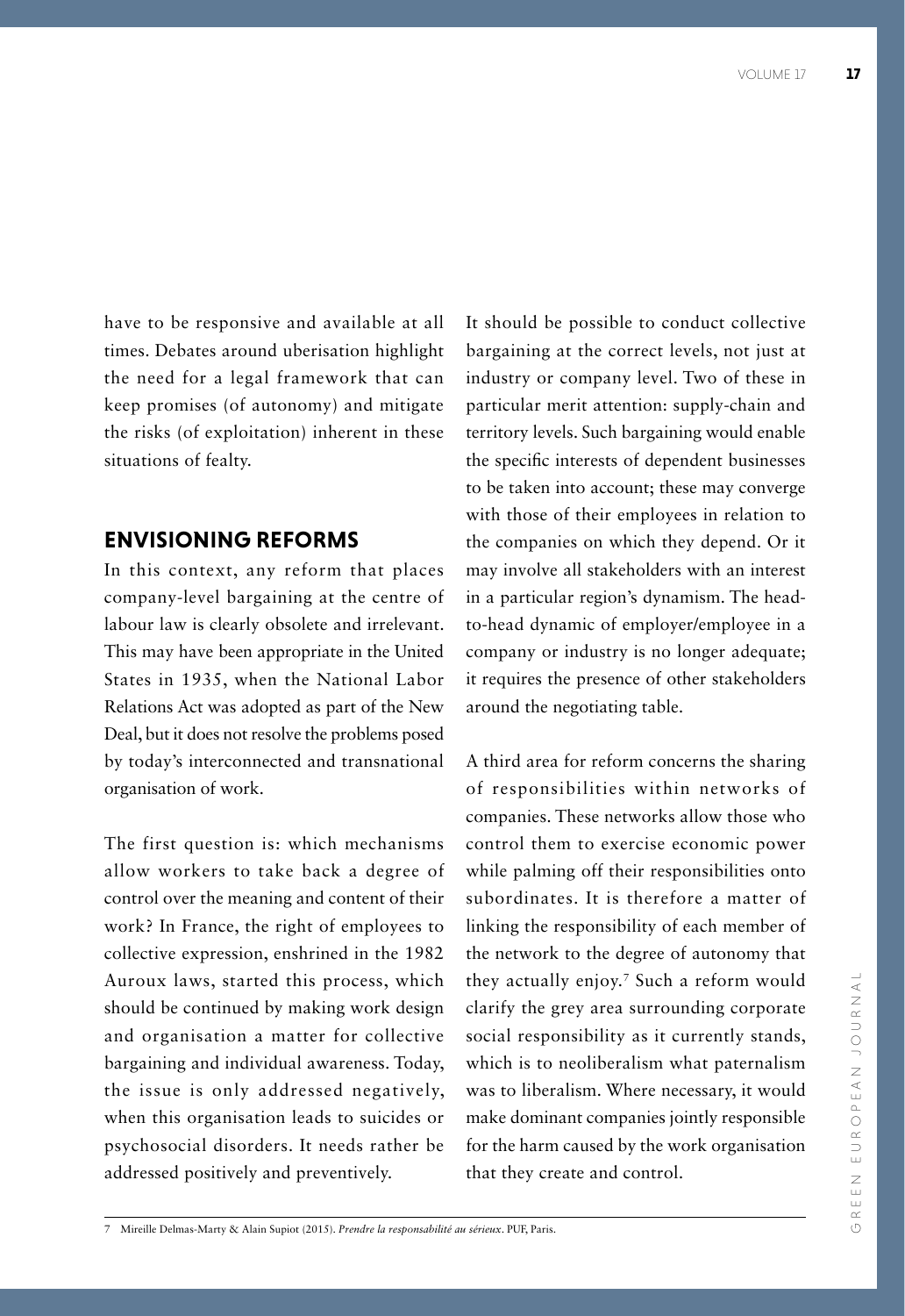At an international level, we should fully acknowledge what is stated in the preamble to the ILO's constitution: "The failure of any nation to adopt humane conditions of labour is an obstacle in the way of other nations which desire to improve the conditions in their own countries." And we should take account of the fact that the international division of labour and our environmental impact on the planet are inseparable. Social and environmental standards must therefore be given the same legal force as those governing international trade. This would require the creation of an international dispute settlement body with the power to authorise countries complying with these standards to close their markets to products made under conditions that do not.8 The European Union could regain political legitimacy by championing such a reform, thus renewing the commitment enshrined in EU treaties to "improved living and working conditions, so as to make possible their harmonisation while the improvement is being maintained", rather than encouraging a social and fscal race to the bottom between Member States, as its Court of Justice does.

Ambitious reform of labour law should also include unpaid work, such as raising children and caring for elderly parents, which is as

vital for society as it is ignored by economic indicators. Ever since artifcial lighting made working 24 hours a day possible, labour law has provided a spatial and temporal framework compatible with our biological clock and the (human) right to respect for private and family life. This framework is now threatened by neoliberalism and information technology, which together extend paid work to any place and any time.9 The price, particularly in terms of family life, is exorbitant but never acknowledged by those obsessed with Sunday and night working, which are destroying the last vestiges of social time to have escaped the commodifcation of human life.



**ALAIN SUPIOT**

is a professor at the Collège de France, member of the International Labour Organization's Global Commission on the Future of Work, and author of *Governance by Numbers* (Hart Publishing, 2017).

<sup>8</sup> The use of new forms of collective action, including boycotting such products, would also be recognised as a right inherent to freedom of association and the right to organise.

<sup>9</sup> Laurent Lesnard (2009). *La famille désarticulée. Les nouvelles contraintes de l'emploi du temps*. PUF, Paris.